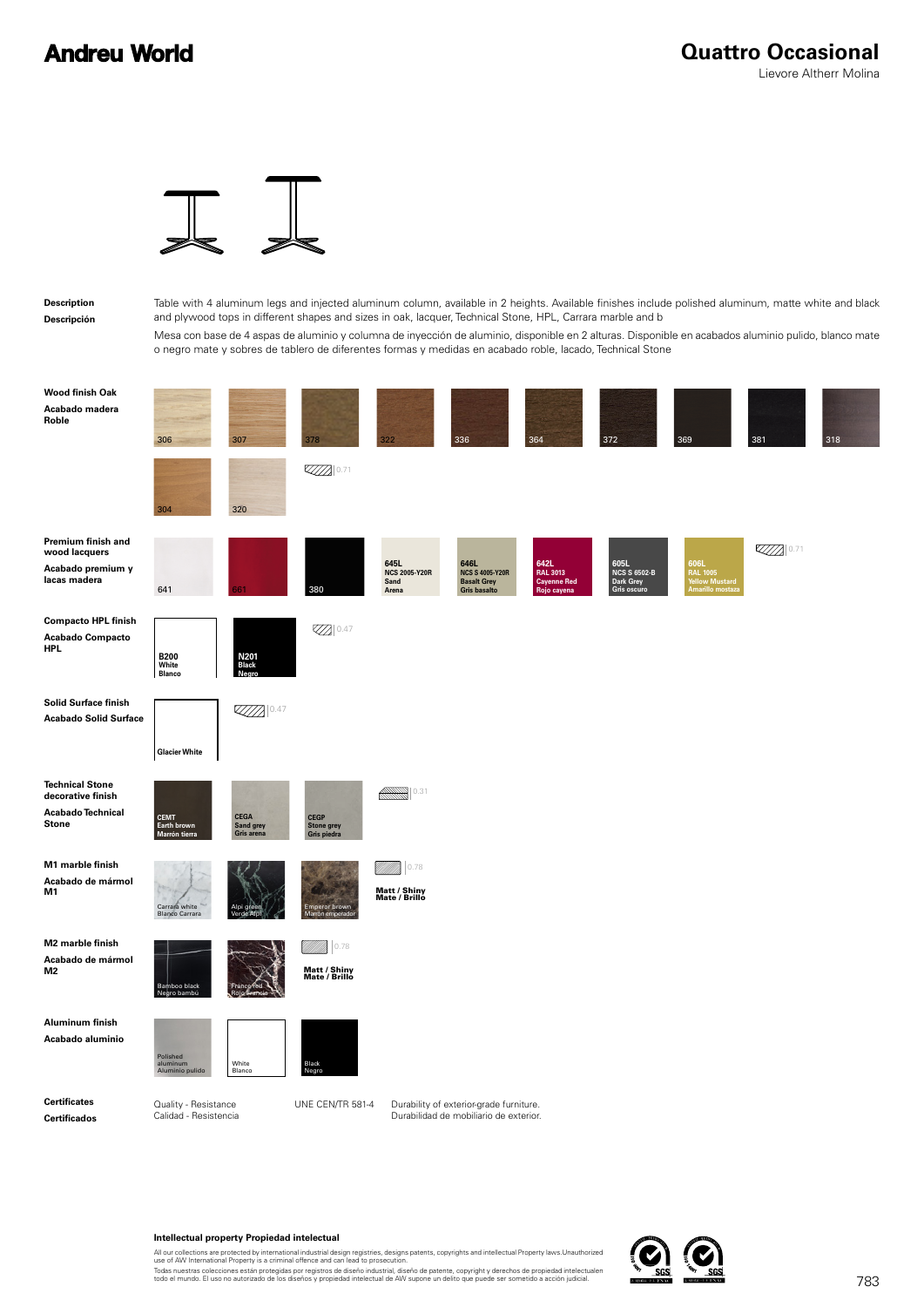## **Andreu World**







|                                                   | Column height / Altura columna 15.75           |                     |     |              |        |                                |       |                           |       |                           |       |                              |     |                        |       |
|---------------------------------------------------|------------------------------------------------|---------------------|-----|--------------|--------|--------------------------------|-------|---------------------------|-------|---------------------------|-------|------------------------------|-----|------------------------|-------|
|                                                   |                                                | Table top / Sobre   |     |              |        |                                |       |                           |       |                           |       |                              |     |                        |       |
| <b>Top</b><br>measures<br><b>Medidas</b><br>sobre | <b>Aluminium finish</b><br>Acabado de Aluminio | Lacquered<br>Lacado |     | Oak<br>Roble |        | Solid Surface<br>Solid Surface |       | ***Marble M1<br>Mármol M1 |       | ***Marble M2<br>Mármol M2 |       | Compacto HPL<br>Compacto HPL |     | <b>Technical Stone</b> |       |
|                                                   |                                                | Ref.                | \$  | Ref.         | \$     | Ref.                           | \$    | Ref.                      | \$    | Ref.                      | \$    | Ref.                         | \$  | Ref.                   | \$    |
| 17.75x17.75                                       | Matte<br>Mate                                  | <b>ME6700</b>       | 681 | ME6718       | 773    | ME6736                         | 809   | ME6754                    | 872   | ME6913                    | 1,049 | ME6772                       | 615 | ME6883                 | 724   |
|                                                   | Polished aluminum<br>Aluminio Pulido           | ME6702              | 767 | ME6720       | 853    | ME6738                         | 938   | ME6756                    | 994   | ME6914                    | 1,138 | ME6774                       | 713 | ME6885                 | 812   |
| <b>A</b> Ibs                                      |                                                | 20                  |     | 20           |        | 25                             |       | 40                        |       | 40                        |       | 23                           |     | 36                     |       |
|                                                   | 1 box / bulto $\Box$ Ft                        | 4                   |     |              | 4<br>4 |                                | 4     |                           | 4     |                           | 4     |                              | 4   |                        |       |
| 19.75x19.75                                       | Matte<br>Mate                                  | ME6703              | 702 | ME6721       | 796    | ME6739                         | 845   | ME6757                    | 1,269 | ME6915                    | 1.482 | ME6777                       | 632 | <b>ME6888</b>          | 1,132 |
|                                                   | Polished aluminum<br>Aluminio Pulido           | ME6705              | 792 | ME6723       | 875    | ME6741                         | 948   | ME6759                    | 1,374 | ME6916                    | 1,591 | ME6779                       | 737 | ME6890                 | 1,220 |
|                                                   | <b>A</b> Ibs                                   | 20                  |     | 20           |        | 23                             |       | 36                        |       | 36                        |       | 23                           |     | 34                     |       |
|                                                   | 1 box / bulto $\Box$ Ft                        | 4,75                |     | 4,75         |        | 4,75                           |       | 4,75                      |       | 4'75                      |       | 4'75                         |     | 4'75                   |       |
| ø19.75                                            | Matte<br>Mate                                  | <b>ME6706</b>       | 713 | ME6724       | 796    | ME6742                         | 999   | ME6760                    | 1,281 | ME6917                    | 1,516 | ME6782                       | 648 | ME6893                 | 1,132 |
|                                                   | Polished aluminum<br>Aluminio Pulido           | <b>ME6708</b>       | 792 | ME6726       | 911    | ME6744                         | 1,091 | ME6762                    | 1,384 | ME6918                    | 1,598 | ME6784                       | 758 | ME6895                 | 1,220 |
|                                                   | A Ibs                                          | 20                  |     | 20           |        | 25                             |       | 38                        |       | 38                        |       | 23                           |     | 36                     |       |
| 1 box / bulto $\Box$ Ft                           |                                                | 4,75                |     | 4,75         |        | 4,75                           |       | 4,75                      |       | 6'5                       |       | 4'75                         |     | 4'75                   |       |

| 15.75<br>13x13                                    | 19.75<br>Ì<br>13x13                            |                     |     |               |     |                                      |                   | ***Marble shiny<br>upcharge<br>Incremento por |       | 64                        | <b>SERIE</b><br>600 |                              | *Incremento por<br>lacado mate y | *Matte lacquered and<br>premium upcharge | 126   |
|---------------------------------------------------|------------------------------------------------|---------------------|-----|---------------|-----|--------------------------------------|-------------------|-----------------------------------------------|-------|---------------------------|---------------------|------------------------------|----------------------------------|------------------------------------------|-------|
|                                                   |                                                |                     |     |               |     |                                      |                   | mármol brillo                                 |       |                           |                     |                              | premium                          |                                          |       |
|                                                   |                                                |                     |     |               |     | Column height / Altura columna 15.75 |                   |                                               |       |                           |                     |                              |                                  |                                          |       |
|                                                   |                                                |                     |     |               |     |                                      |                   | Table top / Sobre                             |       |                           |                     |                              |                                  |                                          |       |
| <b>Top</b><br>measures<br><b>Medidas</b><br>sobre | <b>Aluminium finish</b><br>Acabado de Aluminio | Lacquered<br>Lacado |     | Oak<br>Roble  |     | Solid Surface<br>Solid Surface       |                   | ***Marble M1<br>Mármol M1                     |       | ***Marble M2<br>Mármol M2 |                     | Compacto HPL<br>Compacto HPL |                                  | <b>Technical Stone</b>                   |       |
|                                                   |                                                | Ref.                | \$  | Ref.          | \$  | Ref.                                 | \$                | Ref.                                          | \$    | Ref.                      | \$                  | Ref.                         | \$                               | Ref.                                     | \$    |
| 17.75x17.75                                       | Matte<br>Mate                                  | <b>ME6700</b>       | 681 | <b>ME6718</b> | 773 | ME6736                               | 809               | ME6754                                        | 872   | ME6913                    | 1,049               | ME6772                       | 615                              | ME6883                                   | 724   |
|                                                   | Polished aluminum<br>Aluminio Pulido           | ME6702              | 767 | <b>ME6720</b> | 853 | ME6738                               | 938               | ME6756                                        | 994   | ME6914                    | 1,138               | ME6774                       | 713                              | ME6885                                   | 812   |
|                                                   | Albs                                           | 20                  |     | 20            |     | 25                                   |                   | 40                                            |       | 40                        |                     | 23                           |                                  | 36                                       |       |
|                                                   | $\square$ Ft<br>1 box / bulto                  | 4                   |     | 4             |     | 4                                    |                   | 4                                             |       | 4                         |                     | 4                            |                                  | 4                                        |       |
|                                                   | Matte<br>Mate                                  | ME6703              | 702 | ME6721        | 796 | ME6739                               | 845               | ME6757                                        | 1,269 | ME6915                    | 1,482               | ME6777                       | 632                              | <b>ME6888</b>                            | 1,132 |
| 19.75x19.75                                       | Polished aluminum<br>Aluminio Pulido           | ME6705              | 792 | ME6723        | 875 | ME6741                               | 948               | ME6759                                        | 1,374 | ME6916                    | 1,591               | ME6779                       | 737                              | <b>ME6890</b>                            | 1,220 |
|                                                   | All Ibs                                        | 20                  |     | 20            |     | 23                                   |                   | 36                                            |       | 36                        |                     | 23                           |                                  | 34                                       |       |
|                                                   | $\square$ Ft<br>1 box / bulto                  | 4,75                |     | 4,75          |     | 4,75                                 |                   | 4,75                                          |       | 4'75                      |                     | 4'75                         |                                  | 4'75                                     |       |
| ø19.75                                            | Matte<br>Mate                                  | ME6706              | 713 | ME6724        | 796 | ME6742                               | 999               | ME6760                                        | 1,281 | ME6917                    | 1,516               | ME6782                       | 648                              | ME6893                                   | 1,132 |
|                                                   | Polished aluminum<br>Aluminio Pulido           | <b>ME6708</b>       | 792 | ME6726        | 911 | ME6744                               | 1,091             | ME6762                                        | 1,384 | ME6918                    | 1,598               | ME6784                       | 758                              | ME6895                                   | 1,220 |
| <b>A</b> lbs                                      |                                                | 20                  |     | 20            |     | 25                                   |                   | 38                                            |       | 38                        |                     | 23                           |                                  | 36                                       |       |
|                                                   | $\square$ Ft<br>1 box / bulto                  | 4,75                |     | 4,75          |     | 4,75                                 |                   | 6'5<br>4,75                                   |       |                           | 4'75                |                              | 4'75                             |                                          |       |
|                                                   |                                                |                     |     |               |     |                                      |                   |                                               |       |                           |                     |                              |                                  |                                          |       |
|                                                   |                                                |                     |     |               |     | Column height / Altura columna 19.75 |                   |                                               |       |                           |                     |                              |                                  |                                          |       |
|                                                   |                                                |                     |     |               |     |                                      | Table top / Sobre |                                               |       |                           |                     |                              |                                  |                                          |       |
| <b>Top</b><br>measures<br><b>Medidas</b><br>sobre | <b>Aluminium finish</b><br>Acabado de Aluminio | Lacquered<br>Lacado |     | Oak<br>Roble  |     | Solid Surface<br>Solid Surface       |                   | ***Marble M1<br>Mármol M1                     |       | ***Marble M2<br>Mármol M2 |                     | Compacto HPL<br>Compacto HPL |                                  | <b>Technical Stone</b>                   |       |
|                                                   |                                                | Ref.                | \$  | Ref.          | \$  | Ref.                                 | \$                | Ref.                                          | \$    | Ref.                      | \$                  | Ref.                         | \$                               | Ref.                                     | \$    |
| 17.75x17.75                                       | Matte<br>Mate                                  | ME6709              | 692 | ME6727        | 792 | ME6745                               | 832               | ME6763                                        | 881   | ME6919                    | 1,063               | ME6787                       | 632                              | <b>ME6898</b>                            | 739   |
|                                                   | Polished aluminum<br>Aluminio Pulido           | ME6711              | 809 | ME6729        | 906 | ME6747                               | 948               | ME6765                                        | 1,002 | ME6920                    | 1,168               | ME6789                       | 742                              | <b>ME6900</b>                            | 827   |
|                                                   | <b>A</b> lbs                                   | 23                  |     | 23            |     | 25                                   |                   | 40                                            |       | 664                       |                     | 23                           |                                  | 36                                       |       |
|                                                   | 1 box / bulto $\Box$ Ft                        | 4,75                |     | 4,75          |     | 4,75                                 |                   | 4,75                                          |       | 4'75                      |                     | 4'75                         |                                  | 4'75                                     |       |
|                                                   | Matte<br>Mate                                  | ME6712              | 720 | ME6730        | 818 | <b>ME6748</b>                        | 865               | ME6766                                        | 1,289 | ME6921                    | 1,502               | ME6792                       | 657                              | ME6903                                   | 1,151 |
| 19.75x19.75                                       | Polished aluminum<br>Aluminio Pulido           | ME6714              | 845 | ME6732        | 936 | <b>ME6750</b>                        | 983               | <b>ME6768</b>                                 | 1,408 | ME6922                    | 1,621               | ME6794                       | 771                              | <b>ME6905</b>                            | 1,241 |
|                                                   | <b>A</b> lbs                                   | 20                  |     | 20            |     | 25                                   |                   | 36                                            |       | 664                       |                     | 23                           |                                  | 34                                       |       |
|                                                   | 1 box / bulto $\Box$ Ft                        | 5,75                |     | 5,75          |     | 5,75                                 |                   | 5,75                                          |       | 5'75                      |                     | 5'75                         |                                  | 5'75                                     |       |
| ø19.75                                            | Matte<br>Mate                                  | ME6715              | 733 | ME6733        | 822 | ME6751                               | 1,012             | ME6769                                        | 1,300 | ME6923                    | 1,516               | ME6797                       | 671                              | <b>ME6908</b>                            | 1,151 |
|                                                   | Polished aluminum<br>Aluminio Pulido           | ME6717              | 845 | ME6735        | 936 | <b>ME6753</b>                        | 1,136             | ME6771                                        | 1,421 | ME6924                    | 1,635               | ME6799                       | 787                              | ME6910                                   | 1,241 |
|                                                   | <b>A</b> lbs                                   | 23                  |     | 23            |     | 25                                   |                   | 40                                            |       | 664                       |                     | 23                           |                                  | 36                                       |       |
|                                                   | 1 box / bulto $\Box$ Ft                        | 5,75                |     | 5,75          |     | 5,75                                 |                   | 5,75                                          |       | 5'75                      |                     | 5'75                         |                                  | 5′75                                     |       |
| 3                                                 |                                                |                     |     |               |     |                                      |                   |                                               |       |                           |                     |                              |                                  |                                          |       |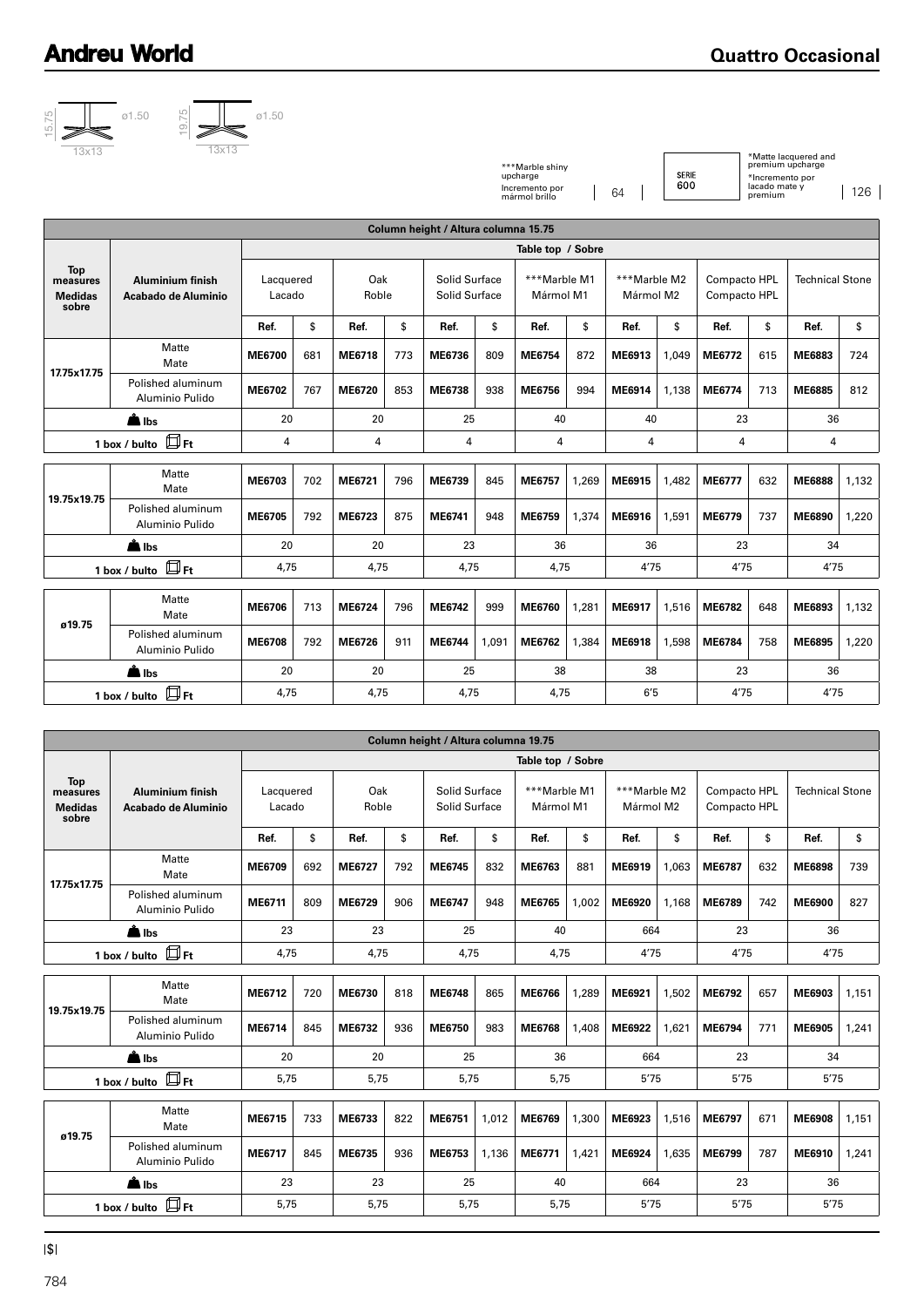## **Andreu World** *Quidoor*

Descripción Description

Injected aluminum four-star base. Available in 2 heights and offered in earth brown, white or matte black and Compacto high pressure laminate top (HPL) or Technical Stone top.

Mesa con base de 4 aspas y columna de inyección de aluminio. Disponible en 2 alturas. Se ofrece en acabados marrón tierra, blanco o negro mate y sobres de Compacto laminado de alta presión (HPL) o Technical Stone.

Acabado de aluminio Aluminum finish



| <b>Compacto HPL finish</b><br>Acabado<br><b>Compacto HPL</b>          | <b>B200</b><br>White<br>Blanco | N201<br><b>Black</b><br>Negro | Edge<br>Perfil            |                | 0.50                                                                              |
|-----------------------------------------------------------------------|--------------------------------|-------------------------------|---------------------------|----------------|-----------------------------------------------------------------------------------|
| <b>Technical Stone</b><br>finish<br>Acabado<br><b>Technical Stone</b> | Earth brown<br>Marrón tierra   | Sand grey<br>Gris arena       | Stone grey<br>Gris piedra | Edge<br>Perfil | 0.25                                                                              |
| <b>Certificates</b><br><b>Certificados</b>                            | Aluminum<br>Aluminio           |                               | UNE CEN/TR 581-4          |                | Durability of exterior-grade furniture.<br>Durabilidad de mobiliario de exterior. |

EN 438-6, EN 4382-2-10, EN 4382-2-12, EN 4382-2-14, EN 4382-2-16, EN 4382-2-17, EN 4382-2-21, EN 4382-2-24, EN 4382-2-25, EN 4382-2-26, EN 4382-2-27, EN 4382-2-30, EN 12721. European Standard: UNE EN 13501 Compacto International Standards UNE EN ISO 10545-3, UNE EN ISO 10545-4, UNE EN ISO 10545-6, UNE ENV 12633, UNE EN ISO 10545-12, UNE EN ISO 10545-9. European Standard: UNE EN 13501-1:2 Technical Stone

Intellectual property / Propiedad intelectual

All our collections are protected by international industrial design registries, designs patents, copyrights and Intellectual Property laws.<br>Unauthorised use of AW International Property is a criminal offence and can lead

Todas nuestras colecciones están protegidas por registros de diseño industrial, diseño de patente, copyright y derechos de propiedad intelectual<br>en todo el mundo. El uso no autorizado de los diseños y propiedad intelectual